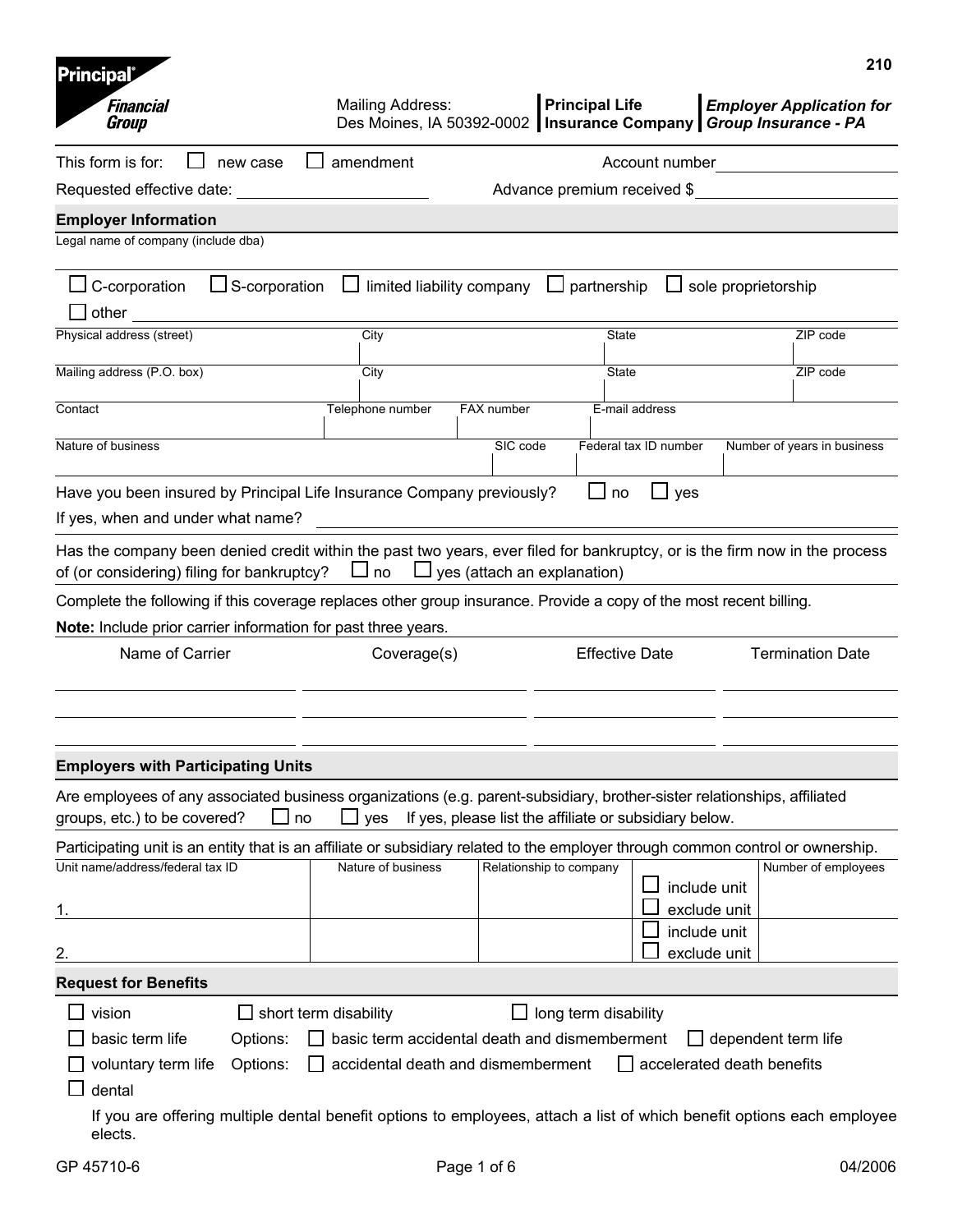| <b>Request for Benefits (continued)</b>                                                                                                                                 |                       |                                                               |                                                                           |        |                                                                                                                                                                       | 210                                                                                                                                                                                                                                                                                                                                                                 |  |
|-------------------------------------------------------------------------------------------------------------------------------------------------------------------------|-----------------------|---------------------------------------------------------------|---------------------------------------------------------------------------|--------|-----------------------------------------------------------------------------------------------------------------------------------------------------------------------|---------------------------------------------------------------------------------------------------------------------------------------------------------------------------------------------------------------------------------------------------------------------------------------------------------------------------------------------------------------------|--|
|                                                                                                                                                                         |                       | medical: Do you want insurance for                            | $\Box$ employees                                                          | $\Box$ | employees and dependents                                                                                                                                              |                                                                                                                                                                                                                                                                                                                                                                     |  |
|                                                                                                                                                                         | PPO number(s)/name(s) |                                                               |                                                                           |        |                                                                                                                                                                       |                                                                                                                                                                                                                                                                                                                                                                     |  |
|                                                                                                                                                                         |                       |                                                               |                                                                           |        |                                                                                                                                                                       | If multiple PPOs are elected, please include a list showing which employees are utilizing each PPO.                                                                                                                                                                                                                                                                 |  |
|                                                                                                                                                                         |                       |                                                               | $\Box$ network choice. Attach list of which network each employee elects. |        |                                                                                                                                                                       |                                                                                                                                                                                                                                                                                                                                                                     |  |
|                                                                                                                                                                         |                       |                                                               | benefit choice. Attach list of which benefit each employee elects.        |        |                                                                                                                                                                       |                                                                                                                                                                                                                                                                                                                                                                     |  |
|                                                                                                                                                                         |                       |                                                               |                                                                           |        | RX plan number                                                                                                                                                        |                                                                                                                                                                                                                                                                                                                                                                     |  |
|                                                                                                                                                                         |                       |                                                               |                                                                           |        | Version number                                                                                                                                                        |                                                                                                                                                                                                                                                                                                                                                                     |  |
| <b>Waiting Period/Effective Date Provisions</b>                                                                                                                         |                       |                                                               |                                                                           |        |                                                                                                                                                                       |                                                                                                                                                                                                                                                                                                                                                                     |  |
| <b>Currently eligible</b><br>(employees working the<br>required number of hours on<br>or before the effective date<br>of new case/new coverage<br>with Principal Life): |                       | <b>Waiting Period</b><br>$\Box$ 1 month<br>$\Box$ 6 months    | $\Box$ other                                                              |        | $\Box$ 30 days $\Box$ 60 days $\Box$ 3 months<br><u> 1980 - Jan Barat, martin a</u><br>the waiting period above do not have to meet it again if continuously working. | $\Box$ 90 days<br>Note: If you wish all employees to have the same waiting period, the waiting period for<br>currently eligible should be marked the same as futures. Employees who have already met                                                                                                                                                                |  |
| <b>Futures</b> (employees hired<br>the day after the effective<br>date of coverage or later):                                                                           |                       | <b>Waiting Period</b><br>$\square$ 1 month<br>$\Box$ 6 months | $\Box$ other                                                              |        | $\Box$ 30 days $\Box$ 60 days $\Box$ 3 months                                                                                                                         | $\Box$ 90 days                                                                                                                                                                                                                                                                                                                                                      |  |
| Employees will be<br>eligible/terminate                                                                                                                                 | on the:               |                                                               |                                                                           |        | month in which the employee worked or was part of an eligible class.                                                                                                  | day immediately following the final day of the waiting period or change. Termination of<br>coverage will be on the last day employee worked or was part of an eligible class.<br>first day of the insurance month coinciding with or next following the final day of the<br>waiting period or change. Termination of coverage will be the last day of the insurance |  |

## **Employer Contribution**

Complete this table listing the percentage of premium the employer will pay for each employee.

|           | Vision | Short term<br>disability<br>$(STD)^*$ | Long term<br>disability<br>$(LTD)^*$ | Basic term life | Voluntary<br>term life | Medical | Dental |
|-----------|--------|---------------------------------------|--------------------------------------|-----------------|------------------------|---------|--------|
| Employee  | %      | %                                     | $\%$                                 | %               | $\%$                   | $\%$    | %      |
| Dependent | %      | N/A                                   | N/A                                  | %               | $\%$                   | $\%$    | %      |
| Retired   | %      | N/A                                   | N/A                                  | %               | %                      | $\%$    | %      |

**Note:** Retired coverage not available for all coverages.

\*If employees contribute to the cost of STD or LTD insurance, are these contributions made on a  $\Box$  pre-tax or  $\Box$  post-tax basis?

| Definition of Compensation (Life, STD, LTD)                   |                             |
|---------------------------------------------------------------|-----------------------------|
| $\Box$ base wage (excludes bonus, commission, overtime, etc.) | $\Box$ W-2 (1 year average) |
| $\Box$ base wage (with bonus)                                 | $\Box$ W-2 (2 year average) |
| $\Box$ base wage (with commission)                            | $\Box$ W-2 (3 year average) |
| $\Box$ base wage (with commission and bonus)                  | contract salary             |
| $\sqcap$ other                                                |                             |
|                                                               |                             |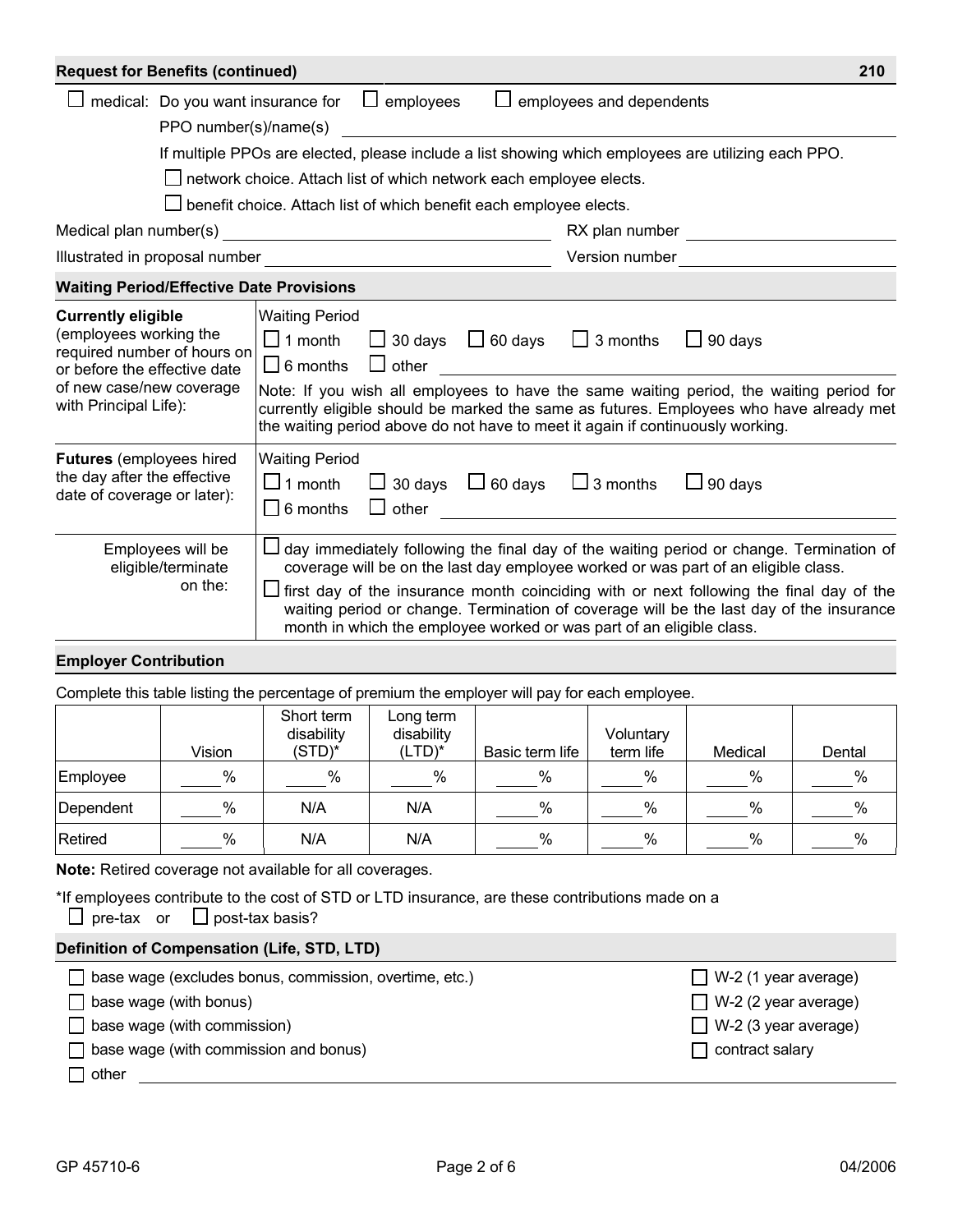|                                                                                                                                           | Definition of Compensation (Life, STD, LTD) (continued)                                                                                                                                                                                                                                                                                                                                                             |                     |                                                          | 210                                                                                                                                                            |
|-------------------------------------------------------------------------------------------------------------------------------------------|---------------------------------------------------------------------------------------------------------------------------------------------------------------------------------------------------------------------------------------------------------------------------------------------------------------------------------------------------------------------------------------------------------------------|---------------------|----------------------------------------------------------|----------------------------------------------------------------------------------------------------------------------------------------------------------------|
| Should the definition differ by class? $\Box$ no                                                                                          |                                                                                                                                                                                                                                                                                                                                                                                                                     | $\Box$ yes, explain |                                                          |                                                                                                                                                                |
|                                                                                                                                           | When will salary information be updated? $\Box$ date of change $\Box$ annually on the following date:                                                                                                                                                                                                                                                                                                               |                     |                                                          |                                                                                                                                                                |
| policy anniversary                                                                                                                        | $\Box$ other                                                                                                                                                                                                                                                                                                                                                                                                        |                     |                                                          |                                                                                                                                                                |
| <b>Employee Eligibility</b>                                                                                                               |                                                                                                                                                                                                                                                                                                                                                                                                                     |                     |                                                          |                                                                                                                                                                |
| <b>Eligible Employees</b><br><b>Ineligible Employees</b><br>Total number of employees (full and part-time):<br>outside the United States? | $\Box$ An employee must work at least 30 hours per week to be eligible for insurance.<br>An independent contractor (unless required by law)<br>seasonal employee, is not eligible for insurance.<br>Describe any class of employees or location(s) excluded from coverage.<br>Do you have employees or their dependents residing or working: (check all that apply)<br>Hawaii? (not eligible for medical insurance) |                     | Total number of eligible employees (full and part-time): | (if agreed to by the home office of Principal Life)<br>An employee who works less than the required number of hours per week, or is employed as a temporary or |
|                                                                                                                                           | New York? How many?                                                                                                                                                                                                                                                                                                                                                                                                 |                     |                                                          |                                                                                                                                                                |
| $\Box$ Texas?                                                                                                                             |                                                                                                                                                                                                                                                                                                                                                                                                                     |                     |                                                          |                                                                                                                                                                |
|                                                                                                                                           | Complete the following sections for coverages being requested.                                                                                                                                                                                                                                                                                                                                                      |                     |                                                          |                                                                                                                                                                |
| Life<br>$\Box$ no<br><b>Disability</b>                                                                                                    | If you are a group with 51 or more employees requesting group term life insurance, do you want insurance for retirees?<br>$\Box$ yes If yes, $\Box$ your current retirees $\Box$ your future retirees<br>If you are requesting short term disability coverage, are there employees working in any of the states listed below (policies                                                                              |                     |                                                          |                                                                                                                                                                |
|                                                                                                                                           | offered in these states are supplemental)? $\Box$ no                                                                                                                                                                                                                                                                                                                                                                | $\Box$ yes          |                                                          |                                                                                                                                                                |
|                                                                                                                                           | If yes, indicate the number of employees for each state in the box.                                                                                                                                                                                                                                                                                                                                                 |                     |                                                          |                                                                                                                                                                |
| California                                                                                                                                | Hawaii                                                                                                                                                                                                                                                                                                                                                                                                              | New Jersey          | New York                                                 | Rhode Island                                                                                                                                                   |
| <b>Life/Disability</b>                                                                                                                    |                                                                                                                                                                                                                                                                                                                                                                                                                     |                     |                                                          |                                                                                                                                                                |
|                                                                                                                                           | If requesting life or disability insurance, are there any employees not actively at work and dependents (if dependent life                                                                                                                                                                                                                                                                                          |                     |                                                          |                                                                                                                                                                |
|                                                                                                                                           | insurance is requested) in a period of limited activity? $\Box$ no $\Box$ yes If yes, please list employees and dependents                                                                                                                                                                                                                                                                                          |                     |                                                          |                                                                                                                                                                |
|                                                                                                                                           | not actively at work as well as their last day worked and expected return to work date.                                                                                                                                                                                                                                                                                                                             |                     |                                                          |                                                                                                                                                                |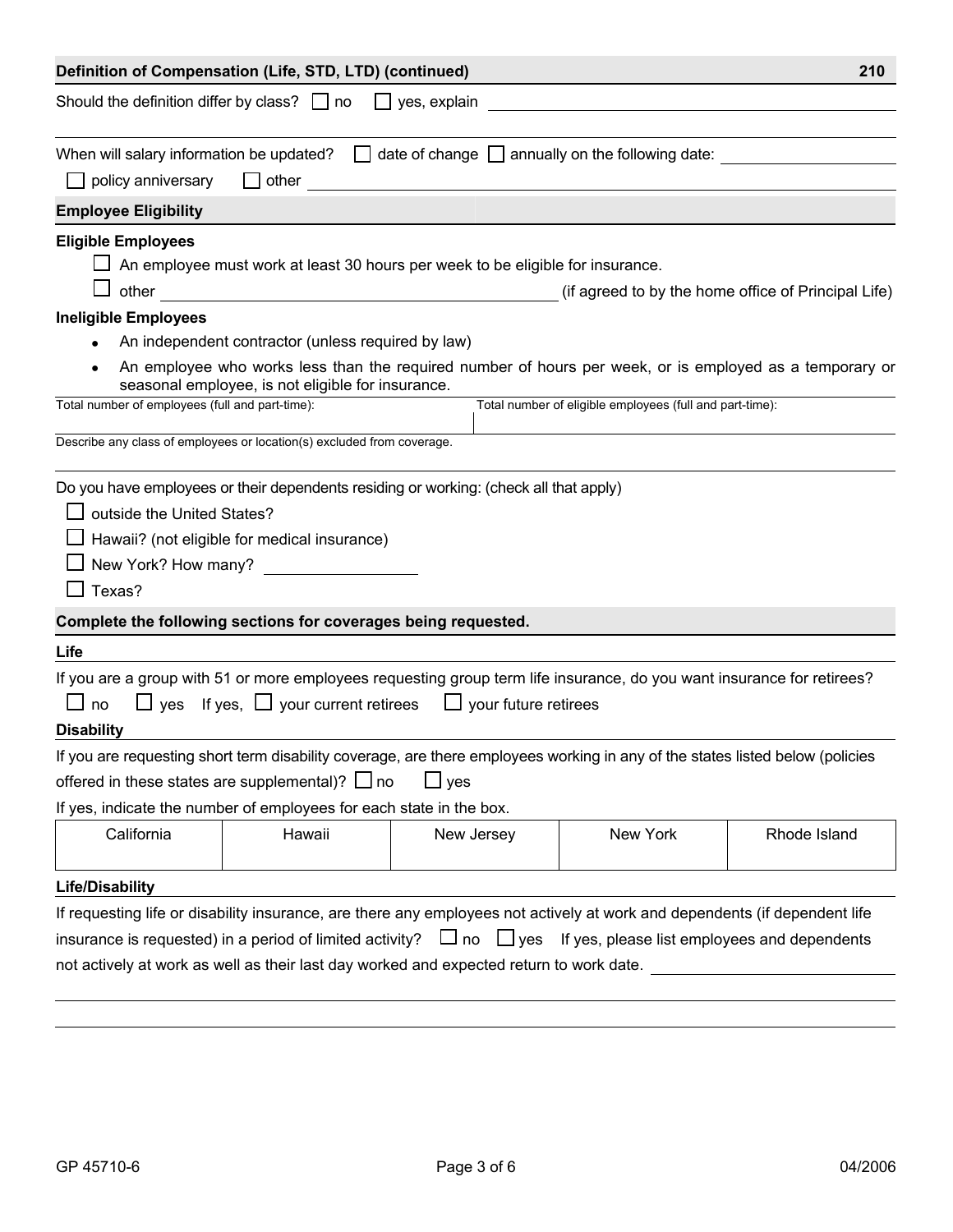| <b>Dental</b><br>210                                                                                                                                                                                                                                                         |
|------------------------------------------------------------------------------------------------------------------------------------------------------------------------------------------------------------------------------------------------------------------------------|
| If dental insurance is requested, do you want to insure retirees?<br>no<br>yes                                                                                                                                                                                               |
| If yes, $\Box$ your current retirees $\Box$ your future retirees                                                                                                                                                                                                             |
| If you are replacing dental insurance, did your prior dental coverage include benefits for orthodontia treatment?<br>$\Box$ yes<br>$\Box$ no                                                                                                                                 |
| <b>Medical</b>                                                                                                                                                                                                                                                               |
| Do you offer medical coverage to your employees through another carrier (do not include information about insurance coverage                                                                                                                                                 |
| that is being replaced)? $\Box$ no $\Box$ yes, number covered?                                                                                                                                                                                                               |
| TEFRA eligibility is defined as employers who employed 20 or more full or part-time employees for 20 or more calendar<br>weeks in the current or preceding year. If this requirement is met, the group is TEFRA eligible and Principal Life will pay<br>primary to Medicare. |
| Do you meet the eligibility definition? $\Box$ no $\Box$ yes                                                                                                                                                                                                                 |
| Is any employee presently not performing his/her duties on a full time basis due to an illness or injury?<br>$\Box$ yes If yes, explain:<br>$\Box$ no                                                                                                                        |
| If you are a group with 51 or more employees requesting medical insurance, do you want insurance for retirees?<br>$\Box$ yes If yes, $\Box$ your current retirees $\Box$ your future retirees<br>$\Box$ no                                                                   |
| <b>Medical/Dental/Vision</b>                                                                                                                                                                                                                                                 |
| COBRA eligibility is defined as employers who employed 20 or more full or part-time employees on at least 50% of                                                                                                                                                             |
| the working days in the prior calendar year. Do you meet the eligibility definition? $\Box$ no $\Box$ yes                                                                                                                                                                    |
| If COBRA applies, please select desired billing option: $\Box$ group bill policyholder $\Box$ direct bill continuee (individual)                                                                                                                                             |
| If you currently have anyone on COBRA, please submit enrollment form with qualifying event date noted.                                                                                                                                                                       |
| <b>All Coverages</b>                                                                                                                                                                                                                                                         |
| Employer elects to be:                                                                                                                                                                                                                                                       |
| standard accounting                                                                                                                                                                                                                                                          |
| self accounting (not available for medical coverage)                                                                                                                                                                                                                         |
| ERISA plan number: Coverage:                                                                                                                                                                                                                                                 |
| ERISA plan number:<br>Coverage:                                                                                                                                                                                                                                              |
| If more, attach list with ERISA plan number and coverage.                                                                                                                                                                                                                    |
|                                                                                                                                                                                                                                                                              |
| Plan sponsor: <u>example and contract and contract and contract and contract and contract and contract and contract of the set of the set of the set of the set of the set of the set of the set of the set of the set of the se</u>                                         |
|                                                                                                                                                                                                                                                                              |
| Ending date of plan's fiscal year:                                                                                                                                                                                                                                           |
| The Employee Retirement Income Security Act of 1974 (ERISA) requires that each employee benefit plan subject to the Act<br>designate a "Named Fiduciary who shall have authority to control and manage the operation and administration of the plan."                        |
| If this plan is subject to ERISA and the Named Fiduciary is other than the employer, fill in the information below.<br>Principal Life may not be designated as Named Fiduciary.                                                                                              |
|                                                                                                                                                                                                                                                                              |
| Designation as Named Fiduciary is accepted. (Required only if the "Named Fiduciary" is an individual.)                                                                                                                                                                       |
| By<br><u> 1989 - Andrea San Andrea San Andrea San Andrea San Andrea San Andrea San Andrea San Andrea San Andrea San A</u>                                                                                                                                                    |
| Title $\overline{\phantom{a}}$<br><u> 1989 - Andrea Santa Andrea Santa Andrea Santa Andrea Santa Andrea Santa Andrea Santa Andrea Santa Andrea San</u>                                                                                                                       |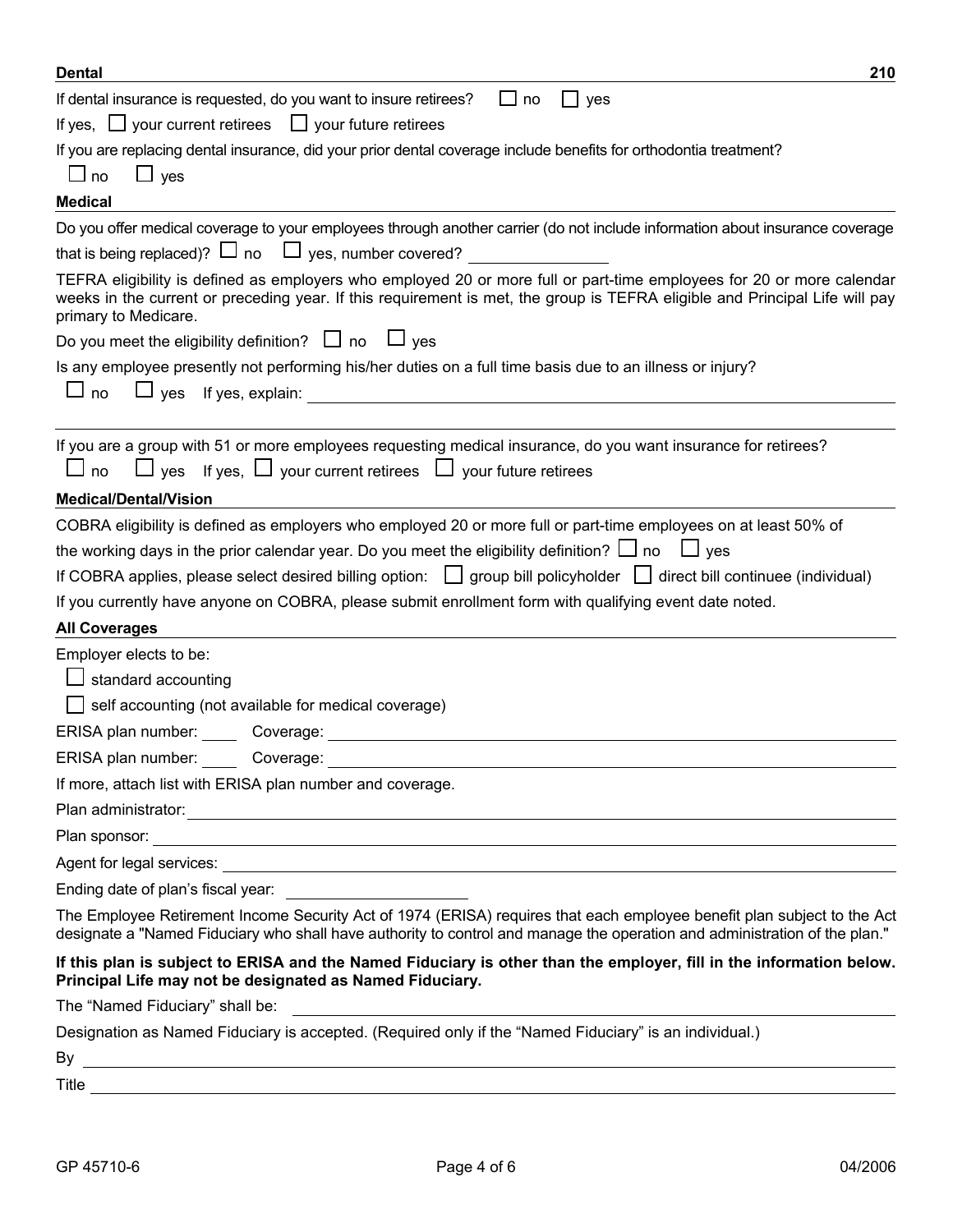## **Agreement and Signatures 210**

It is understood that Principal Life shall not be responsible for any tax or legal aspects of the plan. The employer assumes responsibility for these matters. The employer acknowledges that they have counseled to the extent necessary with selected legal and tax advisors. The obligations of Principal Life shall be governed solely by the provisions of its contracts and policies. Principal Life shall not be required to look into any action taken by the named fiduciary or the employer and shall be fully protected in taking, permitting, or omitting any action on the basis of the employer's actions. Principal Life shall incur no liability or responsibility for carrying out actions as directed by the named fiduciary or the employer.

It is further understood that by signing this application, the employer is purchasing insurance and not making an investment. No reserves, undeclared or unpaid experience premium refunds, or interest with respect to claim payments, nor claim proceeds themselves shall be considered plan assets under ERISA.

- The employer has been informed of the eligibility requirements. The employer agrees that insurance applied for shall not become effective or remain effective unless the employer: a) is actively engaged in business for profit within the meaning of the Internal Revenue Code, or is established as a legitimate nonprofit corporation within the meaning of the Internal Revenue Code; and b) meets the participation and contribution requirements.
- The employer agrees that insurance applied for shall not become effective unless the application and any attached page(s) are received, accepted and approved by Principal Life.
- If this application is accepted, all group policies will be combined and treated as one policy for the purpose of determining any experience premium refund.
- The preexisting condition restrictions for medical and long term disability insurance have been explained to and understood by the employer.
- Actively at work and period of limited activity for life coverage have been explained to and understood by the employer.
- The employer understands receipt and deposit of advanced payment is not a guarantee of coverage. If a policy is issued from this application and is accepted by the proposed policyholder, we will apply the premium deposit to the first premium due for such policy. If no policy is put into force, the premium deposit will be refunded.
- Premium payment will be monthly unless otherwise indicated.
- Acceptance by the employer of any policy or policies issued with this application shall constitute approval of any corrections, additions, or changes specified in the space "For Principal Life Use Only" or as otherwise indicated on this application.
- Your agent or broker cannot change or waive any provision of this application or the policy or policies without the written approval of an officer of Principal Life in the home office.
- The employer acknowledges and understands that if this application is approved, the group policy will determine all rights and benefits.
- The person signing this form for the employer has legal authority to bind the employer for whom application is being made.
- The employer agrees to make timely notification of any employee termination, status change, or other material changes that may affect the eligibility of employees or their dependents. Timely notification is no more than 31 days past the actual date of such change.
- The employer understands that failure to pay premium when due will be considered a default in premium payment and coverage will terminate at the end of the grace period. If coverage is terminated for nonpayment of premium, premium through the grace period is due and will be collected. The employer understands that coverage may also be terminated for other reasons as provided in the group policy.
- The employer understands their rights and responsibilities if electing self accounting status.

**NOTE:** If Principal Life determines, due to requirements of law or because of our own underwriting criteria, to issue our group insurance through a multiple-employer group insurance trust, the employer hereby subscribes to and agrees to the terms of that trust.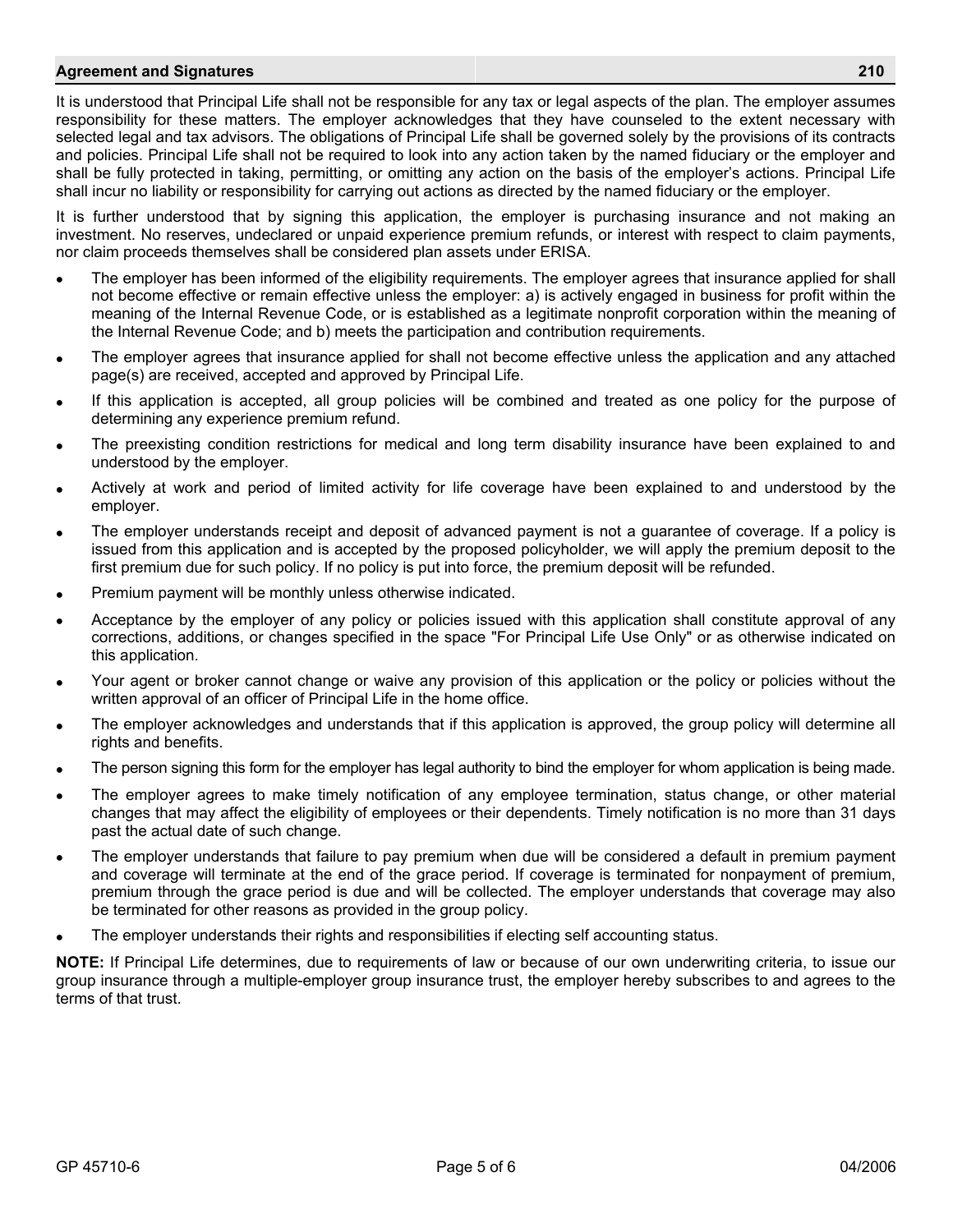## **Agreement and Signatures (continued) 210**

Any person who knowingly and with intent to defraud any insurance company or other person files an application for insurance or statement of claim containing any materially false information or conceals for the purpose of misleading, information concerning any fact material thereto commits a fraudulent insurance act, which is a crime and subjects such person to criminal and civil penalties.

Employer (company name)

| <b>For Principal Life Use Only</b>                                  |                        |             |  |
|---------------------------------------------------------------------|------------------------|-------------|--|
| Signature of soliciting agent(s) (If more than one, all must sign.) | Date signed            |             |  |
| Licensed resident agent(s) (individual/firm)                        | Agent's license number | Date signed |  |
| Signed by (must be an officer)                                      |                        | Date signed |  |
|                                                                     | Officer's title        |             |  |